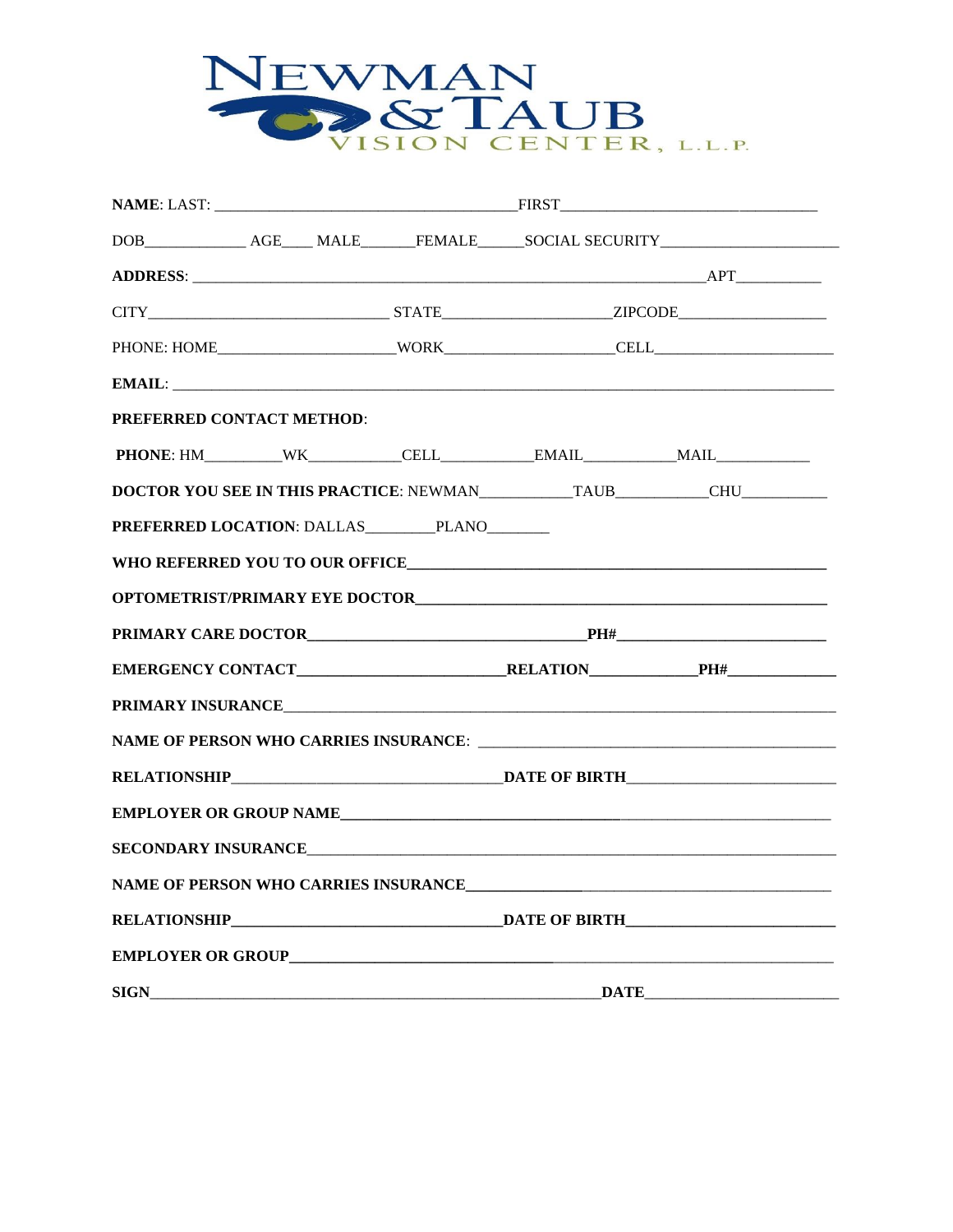

## **PATIENT HISTORY**

| <b>Past Eye Surgeries?</b><br>If yes, please list below:                                                                                                                                                                                                                                                        | $\neg Yes$                                    | $\square$ No                                                                                                                                                                                                                                                                                                                                  |                                                                                                                                                                                                              |      |  |
|-----------------------------------------------------------------------------------------------------------------------------------------------------------------------------------------------------------------------------------------------------------------------------------------------------------------|-----------------------------------------------|-----------------------------------------------------------------------------------------------------------------------------------------------------------------------------------------------------------------------------------------------------------------------------------------------------------------------------------------------|--------------------------------------------------------------------------------------------------------------------------------------------------------------------------------------------------------------|------|--|
|                                                                                                                                                                                                                                                                                                                 |                                               | Type of Surgery                                                                                                                                                                                                                                                                                                                               |                                                                                                                                                                                                              | Date |  |
| <b>Past Major Surgeries?</b><br>If yes, please list below:                                                                                                                                                                                                                                                      | $\Box$ Yes                                    | $\square$ No                                                                                                                                                                                                                                                                                                                                  |                                                                                                                                                                                                              |      |  |
|                                                                                                                                                                                                                                                                                                                 |                                               | Type of Surgery                                                                                                                                                                                                                                                                                                                               |                                                                                                                                                                                                              | Date |  |
| <b>Medical History:</b><br>$\Box$ Asthma<br>$\Box$ Angina/Chest Pain<br>$\Box$ Cancer<br>$\Box$ Chronic Bronchitis<br>$\Box$ Cirrhosis<br>$\Box$ Clotting Disorder<br>$\Box$ Diabetes<br>$\Box$ Emphysema<br><b>Family History:</b><br>$\Box$ Cancer<br>$\square$ Diabetes<br>$\Box$ Glaucoma<br>□ Heart Attack |                                               | Please check all that applies:<br>$\Box$ Epilepsy<br>$\Box$ Glaucoma<br>$\Box$ Heart Attack<br>$\Box$ Heart Murmur<br>$\Box$ Headaches<br>$\Box$ Hepatitis<br>□ High Blood Pressure<br>$\Box$ High Cholesterol<br>Please check all that applies:<br>□ Heart Disease<br>$\Box$ High Blood Pressure<br>$\Box$ Kidney Disease<br>□ Liver Disease | $\Box$ HIV positive/AIDS<br>□ Kidney Disease<br>$\Box$ Migraines<br>$\Box$ Stroke<br>□ Thyroid Disease<br>$\Box$ Other-Please List Below<br>$\Box$ Macular Degeneration<br>$\Box$ Migraines<br>$\Box$ Stroke |      |  |
| <b>Social History:</b><br>Tobacco Use: □ Current<br>Alcohol Use: $\square$ Daily<br>Drug Use: $\square$ Yes<br><b>Current Medications (Prescribed and/or Over the Counter):</b>                                                                                                                                 | $\Box$ Former<br>$\Box$ Socially<br>$\Box$ No | $\Box$ Never<br>$\Box$ Never                                                                                                                                                                                                                                                                                                                  |                                                                                                                                                                                                              |      |  |

**Drug Allergies:** \_\_\_\_\_\_\_\_\_\_\_\_\_\_\_\_\_\_\_\_\_\_\_\_\_\_\_\_\_\_\_\_\_\_\_\_\_\_\_\_\_\_\_\_\_\_\_\_\_\_\_\_\_\_\_\_\_\_\_\_\_\_\_\_\_\_\_\_\_\_\_\_\_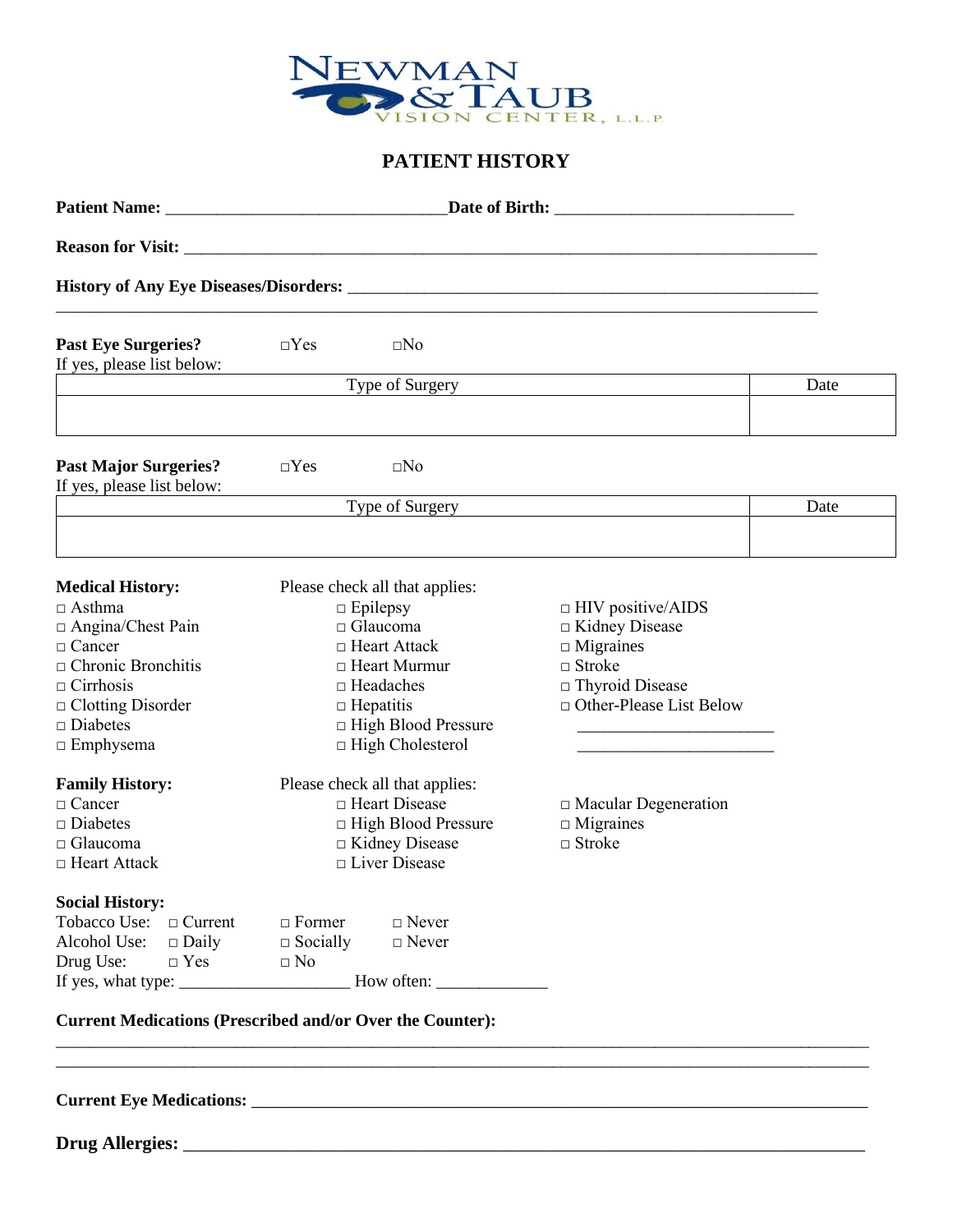

# Please check if you have/don't have the following **TODAY**.

| Patient's Name: |  |
|-----------------|--|
| T)ate∙          |  |

#### **REVIEW OF SYSTEMS**

| <b>Eyes</b>                 | $\Box$ Normal |              | <b>Respiratory</b>          | $\Box$ Normal |              |              | <b>Blood/Lymph nodes</b> | $\square$ Normal |              |
|-----------------------------|---------------|--------------|-----------------------------|---------------|--------------|--------------|--------------------------|------------------|--------------|
| Previous Surgery            | $\neg Yes$    | $\square$ No | Cough                       |               | $\Box$ Yes   | $\square$ No | <b>Easy Bruising</b>     | $\Box$ Yes       | $\square$ No |
| <b>Contact Lens</b>         | $\neg Yes$    | $\square$ No | Congestion                  |               | $\neg Yes$   | $\square$ No | <b>Gums Bleed Easily</b> | $\Box$ Yes       | $\square$ No |
| Pain                        | $\neg Yes$    | $\square$ No | Wheezing                    |               | $\Box$ Yes   | $\square$ No | Prolonged Bleeding       | $\Box$ Yes       | $\square$ No |
| Double Vision               | $\neg Yes$    | $\square$ No | Asthma                      |               | $\Box$ Yes   | $\square$ No | Heavy Aspirin Use        | $\Box$ Yes       | $\square$ No |
| Glaucoma                    | $\Box$ Yes    | $\square$ No |                             |               |              |              |                          |                  |              |
| Cataracts                   | $\Box$ Yes    | $\square$ No | <b>Gastrointestinal</b>     | $\Box$ Normal |              |              | <b>Musculoskeletal</b>   | $\Box$ Normal    |              |
| <b>Macular Degeneration</b> | $\neg Yes$    | $\square$ No | Heartburn                   |               | $\Box$ Yes   | $\square$ No | <b>Stiffness</b>         | $\Box$ Yes       | $\square$ No |
| Dry Eyes                    | $\Box$ Yes    | $\square$ No | Nausea/Vomiting             |               | $\neg Yes$   | $\square$ No | Arthritis                | $\Box$ Yes       | $\square$ No |
| Flashes                     | $\neg Yes$    | $\square$ No | Jaundice/Hepatitis          |               | $\Box$ Yes   | $\square$ No | Joint Pain/Swelling      | $\Box$ Yes       | $\square$ No |
| Floaters                    | $\neg Yes$    | $\square$ No |                             |               |              |              |                          |                  |              |
| <b>ENT</b>                  | $\Box$ Normal |              | <b>Genito-Urinary</b>       | $\Box$ Normal |              |              | <b>Skin</b>              | $\Box$ Normal    |              |
| Hard of Hearing             | $\Box$ Yes    | $\square$ No | Pain/Difficulty             |               | $\Box$ Yes   | $\square$ No | Rash/Sores               | $\Box$ Yes       | $\square$ No |
| Ringing in Ears             | $\neg Yes$    | $\square$ No | <b>Blood</b> in Urine       |               | $\neg Yes$   | $\square$ No | Lesions                  | $\Box Yes$       | $\square$ No |
| Vertigo                     | $\Box$ Yes    | $\square$ No | <b>History Kidney Stone</b> |               | $\Box$ Yes   | $\square$ No | Hives/Eczema             | $\Box$ Yes       | $\square$ No |
|                             |               |              | History of STD's            |               | $\Box Yes$   | $\square$ No |                          |                  |              |
| Cardiovascular              | $\Box$ Normal |              | Psychiatric                 | $\Box$ Normal |              |              | <b>Neurological</b>      | $\Box$ Normal    |              |
| <b>Chest Pain</b>           | $\Box$ Yes    | $\square$ No | Anxiety/Depression          | $\Box$ Yes    | $\square$ No |              | Seizures                 | $\Box$ Yes       | $\square$ No |
| <b>Dizziness</b>            | $\neg Yes$    | $\square$ No | <b>Mood Swings</b>          | $\Box$ Yes    | $\square$ No |              | Weakness/Paralysis       | $\Box$ Yes       | $\square$ No |
| <b>Fainting Spells</b>      | $\neg Yes$    | $\square$ No | Difficulty Sleeping         | $\Box$ Yes    | $\square$ No |              | <b>Numbness</b>          | $\Box$ Yes       | $\square$ No |
| <b>Shortness of Breath</b>  | $\Box$ Yes    | $\square$ No |                             |               |              |              | <b>Tremors</b>           | $\Box$ Yes       | $\square$ No |
| <b>Irregular Heart Beat</b> | $\neg Yes$    | $\square$ No |                             |               |              |              |                          |                  |              |
| Difficulty Lying Flat       | $\Box$ Yes    | $\square$ No | <b>Endocrine</b>            | $\Box$ Normal |              |              | Immunologic              | $\Box$ Normal    |              |
|                             |               |              | <b>Increased Thirst</b>     | $\Box$ Yes    | $\square$ No |              | Hives                    | $\Box$ Yes       | $\square$ No |
| <b>Constitutional</b>       | $\Box$ Normal |              | <b>Increased Hunger</b>     | $\Box$ Yes    | $\square$ No |              | Itching                  | $\Box$ Yes       | $\square$ No |
| Fatigue/Weakness            | $\Box$ Yes    | $\square$ No | <b>Increased Urination</b>  | $\Box$ Yes    | $\square$ No |              | <b>Runny Nose</b>        | $\Box$ Yes       | $\square$ No |
| Fever                       | $\Box$ Yes    | $\square$ No | <b>Increased Sweating</b>   | $\Box$ Yes    | $\square$ No |              | <b>Sinus Pressure</b>    | $\square Yes$    | $\square$ No |
| <b>Weight Gain/Loss</b>     | $\Box$ Yes    | $\square$ No | <b>Fingernail Changes</b>   |               |              |              |                          |                  |              |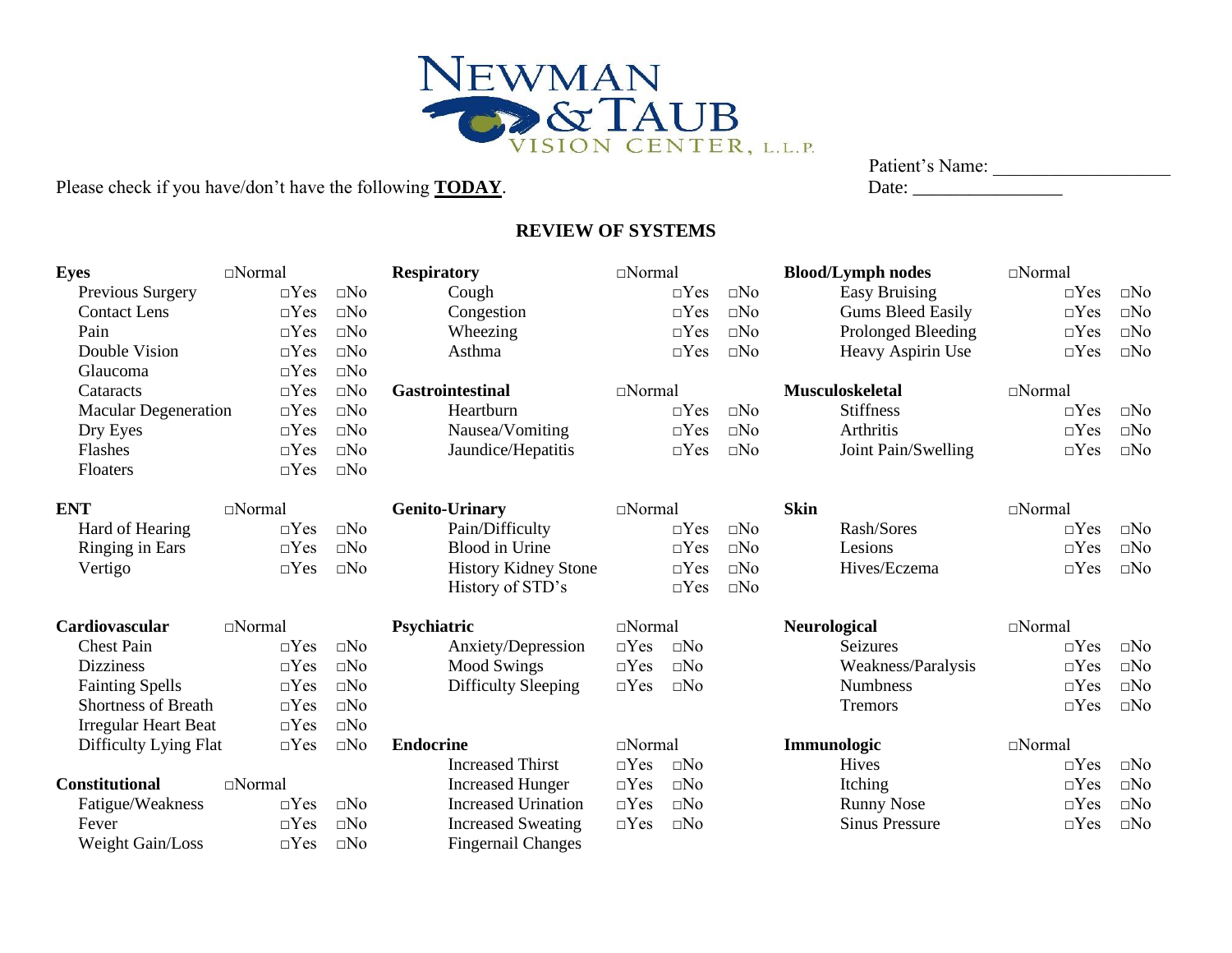

**Gordon H. Newman, M.D Larry R. Taub, M.D Claire Y. Chu, M.D OPHTHALMIC SURGEONS**

5744 LBJ FREEWAY 1708 COIT ROAD SUITE 150 SUITE 240 DALLAS, TEXAS 75240 PLANO, TEXAS 75075 972-392-2020 972-312-9312

#### **FINANCIAL POLICY**

Thank you for choosing Newman and Taub Vision Center for your medical care. We are committed to providing quality healthcare and appreciate your commitment to adhere to our Financial Policy. Agreement with this policy is required for all medical care.

Payment for services is due at the time of service. We accept checks, cash, money orders, MasterCard, Visa, Discover, American Express, and Care Credit. There is a **\$25.00** charge for returned checks.

**INSURANCE**: We participate in most insurance plans, including Medicare, and will file an insurance claim on your behalf. It is your responsibility to provide us with accurate and complete information regarding your primary and secondary medical insurances. All patients must provide current identification and insurance cards at each visit. If you have any questions regarding network status and coverage, please contact your insurance company. *Please notify the office of any changes to your insurance before your next appointment.*

- **Co-payments, Deductibles, and Coinsurance**. All co-payments, deductibles, and coinsurance must be paid at the time of service. Payment will be collected at the end or your visit. You will receive a bill for any outstanding balances your insurance does not cover.
- **Referrals**. If you have a HMO plan or a plan that requires a referral to see a specialist, it is your responsibility to contact your primary care physician so their office can obtain a referral from your insurance company. The request for a referral usually requires 3-5 business days.

*\_\_\_\_\_ (Initial) I agree that if I don't have a referral at the time of service I will pay an estimate of charges for my visit or reschedule my appointment.*

**NON-COVERED SERVICES:** Not all services provided by our office are covered under your medical insurance. Payment for such services are due at the time of service.

- **Contact Lens services (If applicable).** We do not file medical insurance for contact lenses, contact lens evaluations, or a contact lens teach. These are elective services and are provided as a courtesy to our patients. The cost of contact lens services is **\$75.00 & up**. **(No Returns or Refunds after 30 days)**
- **Refraction (For eye glass prescription):** The refraction test is not a covered service by Medicare and most insurance plans and payment is due at time of service. The fee for this test is \$45.00.

*I DO agree to have this service. \_\_\_\_\_\_ (Initial)I DO NOT agree to have this service.\_\_\_\_\_ (Initial)*

I have read, understand, and agree to comply with the terms of the Financial Policy.

| <b>Signature:</b> |  |
|-------------------|--|
| Date:             |  |

**Signature: \_\_\_\_\_\_\_\_\_\_\_\_\_\_\_\_\_\_\_\_\_\_\_\_\_\_\_\_\_\_ Printed Name: \_\_\_\_\_\_\_\_\_\_\_\_\_\_\_\_\_\_\_\_\_\_\_\_\_\_**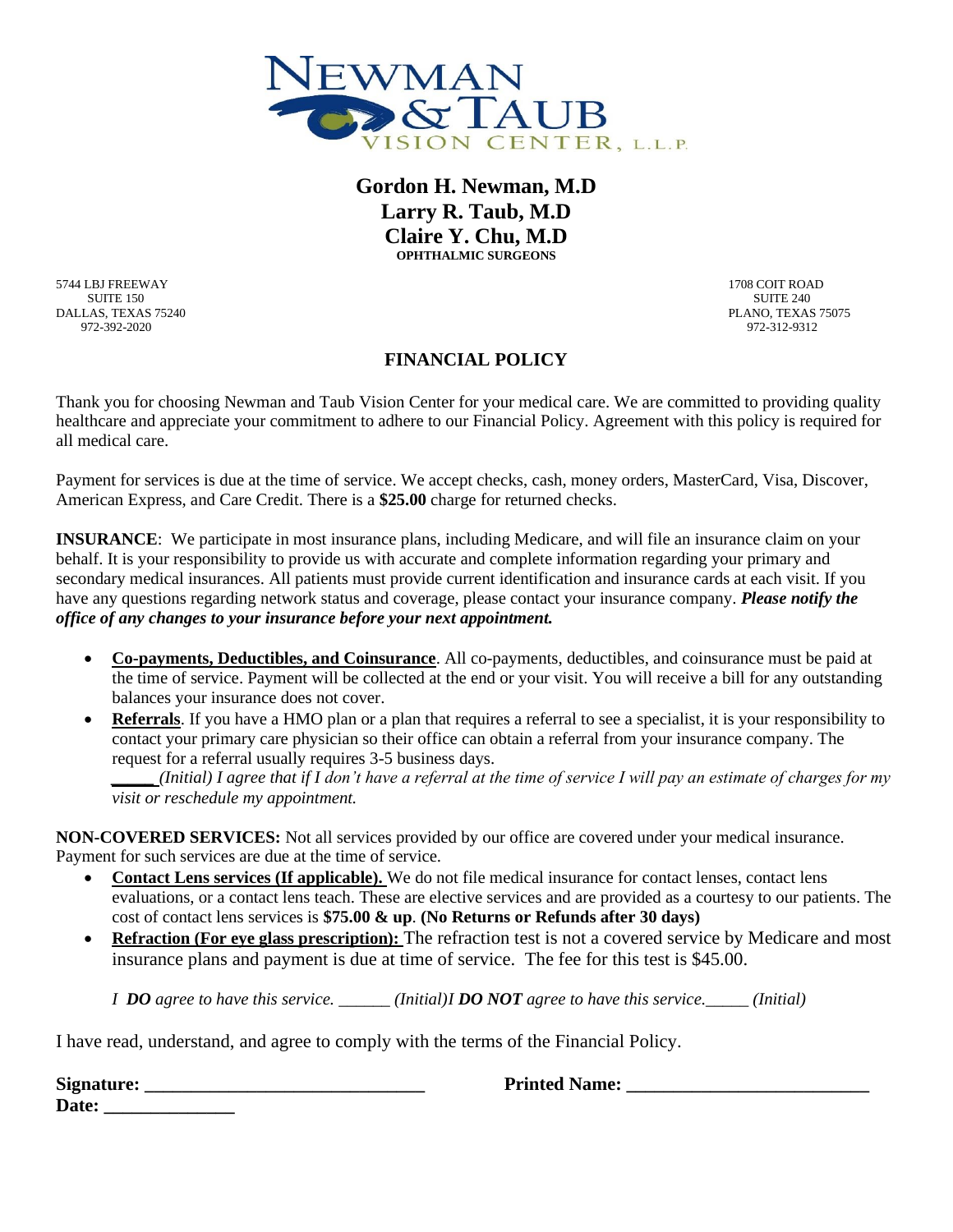

**Gordon H. Newman, M.D Larry R. Taub, M.D Claire Y. Chu, M.D OPHTHALMIC SURGEONS**

5744 LBJ FREEWAY 1708 COIT ROAD SUITE 150 SUITE 240 DALLAS, TEXAS 75240 PLANO, TEXAS 75075 972-392-2020 972-312-9312

### **ACKNOWLEDGEMENT OF NOTICE OF PRIVACY PRACTICES**

Newman & Taub Cataract and Laser Center reserves the right to modify the privacy practices outlined in the "Notice".

I have read the "Notice of Privacy Practices" for Newman & Taub Cataract and Laser Center. A copy of the "Notice" was provided upon request.

Name of Patient (print/type) Signature of Patient

Signature of Representative **Relationship to Patient** Relationship to Patient (Required for Minors or Adults unable to sign)

Date

#### **Release of Protected Health Information**

It is important to us to keep our patient's information private, therefore, we will only release patient's **Billing Account** and **Medical Conditions** to the patient or legal guardian.

If you would like us to discuss this information with other persons, please complete the fields below.

\_\_\_\_\_\_\_\_\_\_\_\_\_\_\_\_\_\_\_\_\_\_\_\_ \_\_\_\_\_\_\_\_\_\_\_\_\_\_\_\_\_\_\_\_\_\_\_ \_\_\_\_\_\_\_\_\_\_\_\_\_\_\_\_\_\_\_\_\_ Name Relationship to Patient Phone Number

\_\_\_\_\_\_\_\_\_\_\_\_\_\_\_\_\_\_\_\_\_\_\_\_ \_\_\_\_\_\_\_\_\_\_\_\_\_\_\_\_\_\_\_\_\_\_\_ \_\_\_\_\_\_\_\_\_\_\_\_\_\_\_\_\_\_\_\_\_

□ Billing Account □ Medical Information □ Demographic Information

Name Relationship to Patient Phone Number

□ Billing Account □ Medical Information □ Demographic Information

CATARACT AND LENS IMPLANT SURGERY REFRACTIVE SURGERY-LASER SURGERY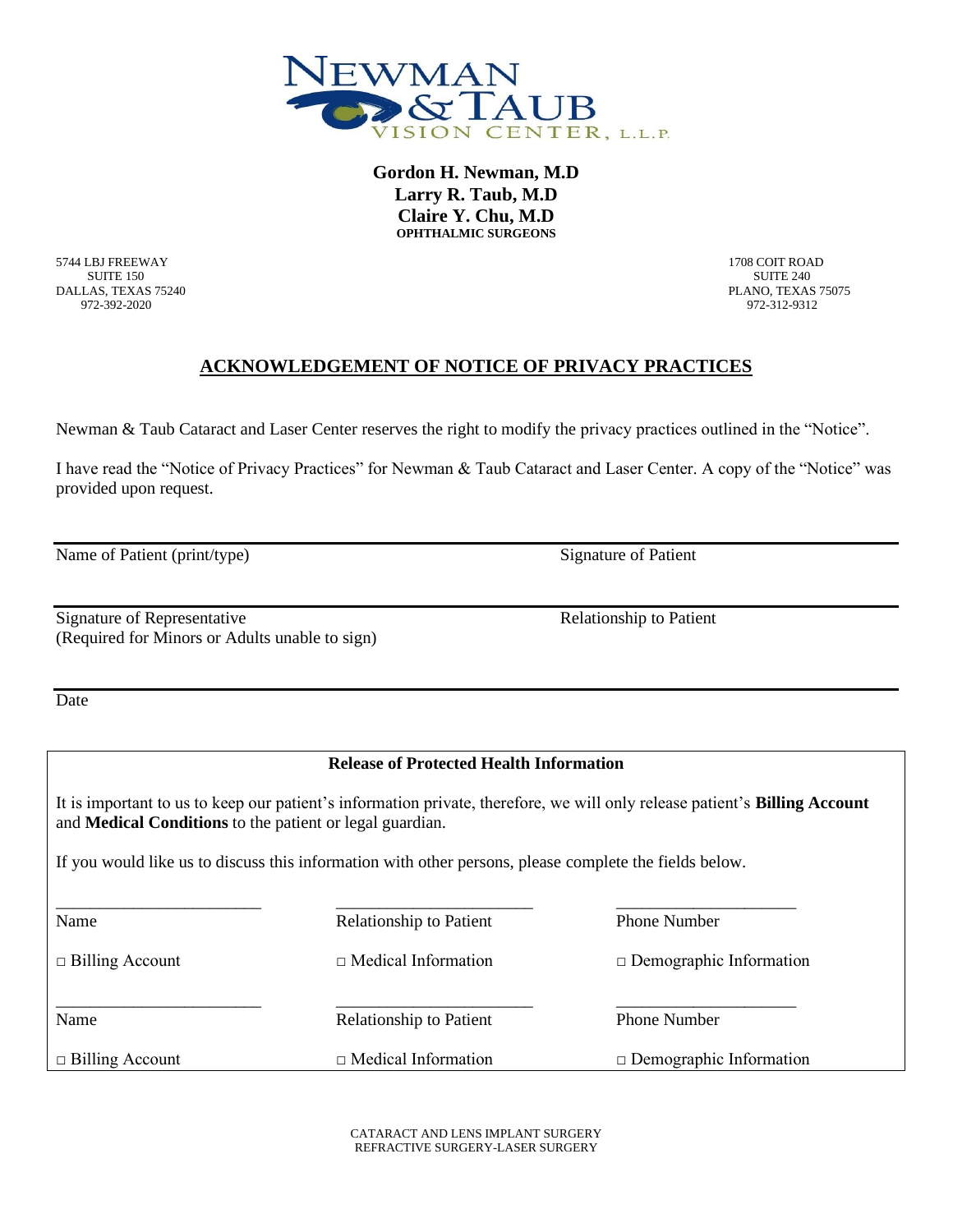

**Gordon H. Newman, M.D Larry R. Taub, M.D Claire Y. Chu, M.D OPHTHALMIC SURGEONS**

5744 LBJ FREEWAY 1708 COIT ROAD SUITE 150 SUITE 240 DALLAS, TEXAS 75240 PLANO, TEXAS 75075 972-392-2020 972-312-9312

#### **PHARMACY INFORMATION**

|      | Please complete all information in its entirety: |          |  |
|------|--------------------------------------------------|----------|--|
|      |                                                  |          |  |
|      |                                                  |          |  |
|      | <b>Pharmacy Address:</b>                         |          |  |
|      |                                                  |          |  |
| City | <b>State</b>                                     | Zip Code |  |